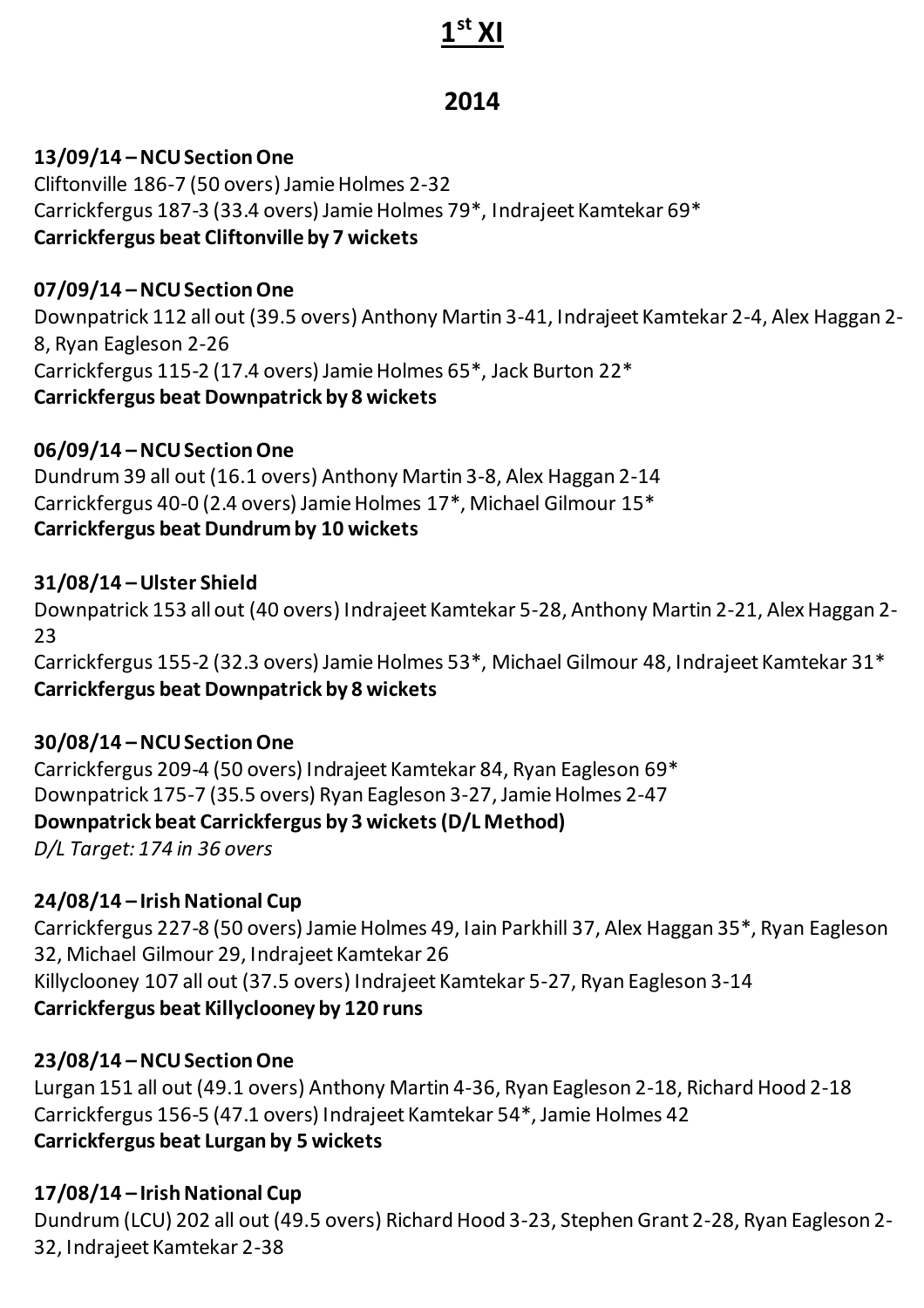Carrickfergus 204-5 (49 overs) Gordon Browne 66, Iain Parkhill 64, Jamie Holmes 23 **Carrickfergus beat Dundrum (LCU) by 5 wickets** 

# **16/08/14 –NCU Section One**

Carrickfergus 182-5 (33 overs) Michael Gilmour 82, Indrajeet Kamtekar 44, Ryan Eagleson 20\* Holywood 184-8 (30 overs) Indrajeet Kamtekar 3-23 **Carrickfergus beat Holywood by 9 runs (D/L Method)** *D/L Target: 193 in 30 overs*

#### **09/08/14 –NCU Section One**

Templepatrick 108 all out (41.2 overs) Matthew Kernohan 3-22, Ryan Eagleson 2-17, Indrajeet Kamtekar 2-20 Carrickfergus 109-7 (46.1 overs) Ryan Eagleson 25, Indrajeet Kamtekar 24, Iain Parkhill 20 **Carrickfergus beat Templepatrick by 3 wickets**

#### **26/07/14 –NCU Section One**

Carrickfergus 361-8 (48 overs) Jamie Holmes 130, Indrajeet Kamtekar 100, Michael Gilmour 82 Derriaghy 252 all out (37.4 overs) Alex Haggan 2-21, Richard Hood 2-30 Indrajeet Kamtekar 2-38 **Carrickfergus beat Derriaghy by 78 runs (D/L Method)** *D/L Target: 330 in 40 overs*

#### **23/07/14 –NCU Section One**

Carrickfergus 119-6 (20 overs) Indrajeet Kamtekar 51 Woodvale 120-9 (20 overs) Indrajeet Kamtekar 4-8, Ryan Eagleson 3-3 **Woodvale beat Carrickfergus by 1 wicket**

#### **20/07/14 –Ulster Shield**

Holywood 148-8 (40 overs) Alex Haggan 2-35 Carrickfergus 149-4 (36.3 overs) Iain Parkhill 30, Jamie Holmes 27, Ryan Eagleson 25\* **Carrickfergus beat Holywood by 6 wickets**

# **17/07/14 –NCU T20 Trophy**

Carrickfergus 138-6 (20 overs) Michael Gilmour 45, Indrajeet Kamtekar 33, Ryan Eagleson 26 Derriaghy 127-5 (20 overs) Indrajeet Kamtekar 2-23 **Carrickfergus beat Derriaghy by 11 runs**

#### **06/07/14 –NCU Section One**

Carrickfergus 217-4 (50 overs) Ryan Eagleson 75\*, Alex Haggan 64\* Holywood 125 all out (49.1 overs) Stephen Grant 2-15 **Carrickfergus beat Holywood by 92 runs**

# **05/07/14 –NCU Section One**

Carrickfergus 210 all out (49.1 overs) Indrajeet Kamtekar 78, Jamie Holmes 77 Bangor 82 all out (29.1 overs) Matthew Kernohan 3-7, Indrajeet Kamtekar 3-9, Richard Hood 3-15 **Carrickfergus beat Bangor by 124 runs (D/L Method)** *D/L Target: 205 in 47 overs*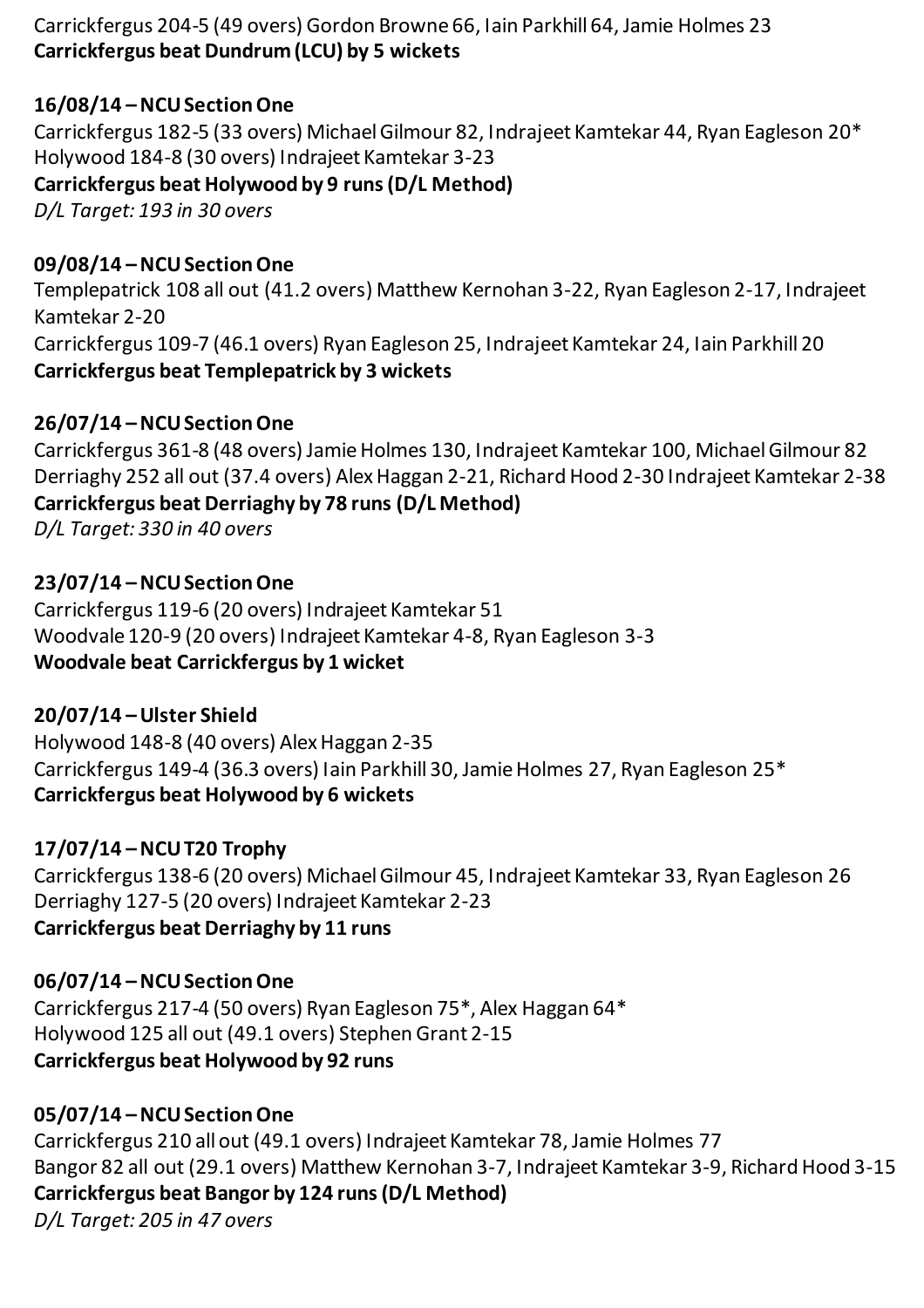# **02/07/14 –NCU T20 Trophy**

Carrickfergus 152-3 (20 overs) Jamie Holmes 63, Ryan Eagleson 58\*, Indrajeet Kamtekar 21 Downpatrick 108-8 (20 overs) Ryan Eagleson 3-12, Alex Haggan 2-24 **Carrickfergus beat Downpatrick by 44 runs**

# **29/06/14 – Irish National Cup**

County Galway 175 all out (49.2 overs) Indrajeet Kamtekar 3-20, Alex Haggan 3-49, Jamie Holmes 2-44

Carrickfergus 179-2 (24.3 overs) Jamie Holmes 89\*, Iain Parkhill 48\* **Carrickfergus beat County Galway by 8 wickets**

#### **28/06/14 –NCU Section One**

Carrickfergus 254-4 (50 overs) Indrajeet Kamtekar 83\*, Alex Haggan 43\*, Michael Gilmour 37 Dundrum 143 all out (37.4 overs) Jamie Holmes 3-21, Ryan Eagleson 3-25, Indrajeet Kamtekar 2-19 **Carrickfergus beat Dundrum by 111 runs**

#### **22/06/14 –NCU Section One**

Carrickfergus 253-6 (50 overs) Ryan Eagleson 75, Indrajeet Kamtekar 66, Iain Parkhill 57 Derriaghy 237 all out (49.1 overs) Ryan Eagleson 3-32, Alex Haggan 2-38, Indrajeet Kamtekar 2-45 **Carrickfergus beat Derriaghy by 16 runs**

#### **21/06/14 –NCU Challenge Cup**

Carrickfergus 140 all out (41.5 overs) Michael Gilmour 28, Indrajeet Kamtekar 26 CSNI 141-4 (39.3 overs) Jamie Holmes 2-28 **CSNI beat Carrickfergus by 6 wickets** 

# **17/06/14 –NCU T20 Trophy**

Holywood 137-8 (20 overs) Ryan Eagleson 4-25 Carrickfergus 139-3 (16.4 overs) Jamie Holmes 51, Michael Gilmour 42, Indrajeet Kamtekar 21\*, Ryan Eagleson 21 **Carrickfergus beat Holywood by 7 wickets**

#### **15/06/14 –Ulster Shield**

Carrickfergus 236-6 (40 overs) Michael Gilmour 70, Ryan Eagleson 52, Jamie Holmes 42, Iain Parkhill 37, Indrajeet Kamtekar 22 Killyclooney 116 all out (27.1 overs) Jamie Holmes 4-14, Anthony Martin 2-22 **Carrickfergus beat Killyclooney by 120 runs**

# **14/06/14 –NCU Section One**

Lurgan 144 all out (44.2 overs) Ryan Eagleson 3-20, Alex Haggan 2-28, Jamie Holmes 2-35 Carrickfergus 83 all out (27.2 overs) Ryan Eagleson 24, Jamie Holmes 20 **Lurgan beat Carrickfergus by 61 runs**

#### **08/06/14 – Irish National Cup**

Carrickfergus 187-6 (40 overs) Jamie Holmes 61, Michael Gilmour 47, Indrajeet Kamtekar 37 Bangor 116-9 (40 overs) Indrajeet Kamtekar 3-18, Jamie Holmes 2-19, Alex Haggan 2-28 **Carrickfergus beat Bangor by 71 runs**